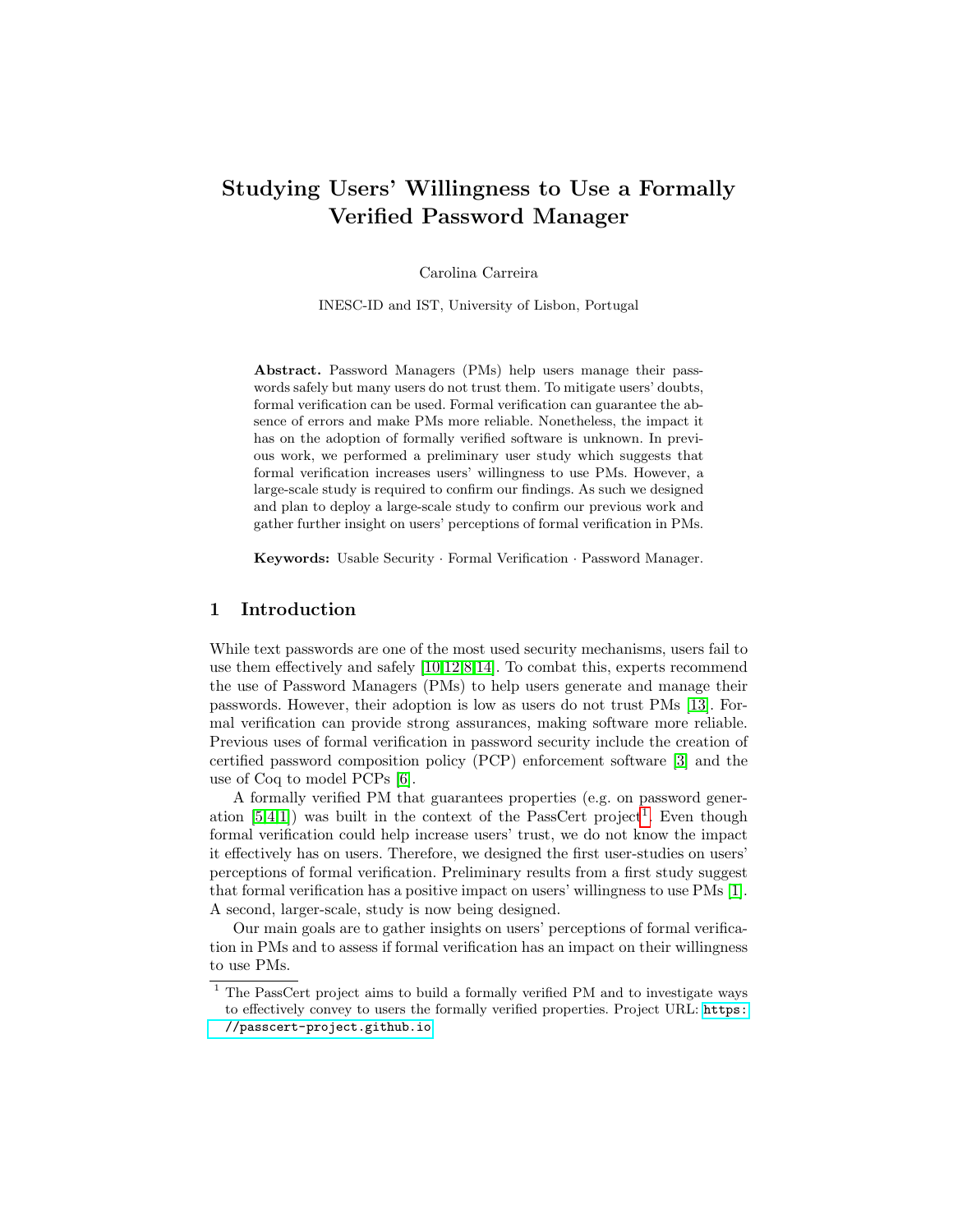### 2 Current Work

Our current work gathers conclusions from two studies on PMs and formal verification. This section briefly describes these two studies.

#### 2.1 First Study

In the first small-scale study with 15 users, we compare a baseline PM (without formal verification) with a PM that includes visual aids (icons) to highlight formally verified features and brief explanations about them. Our goal was to gather preliminary insights on users' overall perception of formal verification in PMs. The emerging themes from the interviews were: (a) Users associated formal verification with security; (b) The use of formal verification may have increased some users' trust; (c) Users may be more willing to use a formally verified PM [\[1\]](#page-3-9).

#### <span id="page-1-1"></span>2.2 Second Study

To confirm the preliminary results obtained in the first study, we designed a large-scale study focused on the impact that formal verification has on PMs' users. Specifically, in this second study, we aim to answer:

RQ1. How does formal verification impact users' willingness to use PMs?

- RQ2. What features would users like to see formally verified in a PM?
- RQ3. Do users value the guarantees that formal verification can provide in PMs?

The design process of this study includes the use of techniques more adequate for large-scale surveys such as Likert scales and closed survey questions. To immerse users in the topic of a formally verified PMs we use vignette scenarios, which describe a protagonist faced with a realistic situation pertaining to the construct under consideration [\[7\]](#page-3-10). This study will be deployed in Prolific<sup>[2](#page-1-0)</sup>.

To answer RQ1 we present a scenario where we explain what is a PM and we ask users what factors impact their willingness to use a PM. Among these, we include formal verification. If users state that formal verification would affect their willingness to use a PM, we ask why. With this question, we hope to understand why users value (or not) the use of formal verification in PMs. The insights gathered here may provide relevant information about how users perceive formal verification in software and may be applied to other domains (e.g., Decentralized Finance Protocols [\[2\]](#page-3-11)).

To answer RQ2 and RQ3 we begin by gathering all the common features of a PM (e.g. Password Generator and Clipboard clearing). For each of these, we present scenarios that represent the impact that formal verification can have on each feature. For example, for the Password Generator, the scenario is: "Imagine that you are creating a new account on a website (e.g. twitter, facebook). To

<span id="page-1-0"></span><sup>2</sup> Prolific is a crowd-sourcing platform that enables large scale user studies by connecting research and users <https://prolific.com>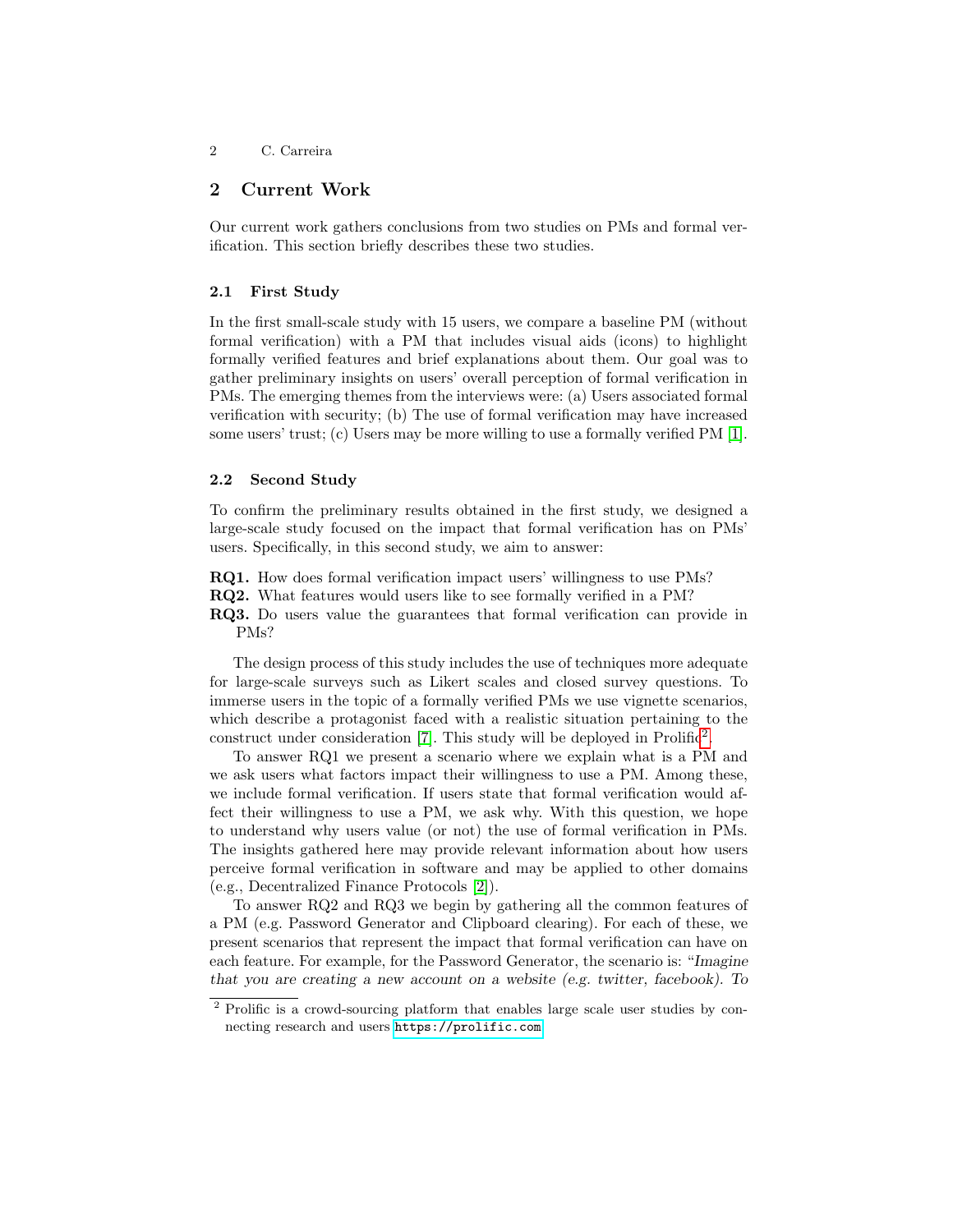increase security, you ask the Password Manager to generate a password with 7 characters and with at least 2 numbers. However, the password generated does not include any numbers." After each scenario, we ask users if that scenario would make them stop using a PM with a 5-point Likert agreement scale.

To minimize the introduction of biases, when designing these scenarios we: (a) remove mentions of formal verification; (b) randomize the order of the scenario descriptions; (c) remove jargon (e.g. "memory" and "encrypted"). By presenting the advantages of formal verification and excluding the term "formal verification" we aim to: (i) mitigate the Hawthorne effect<sup>[3](#page-2-0)</sup> by hiding that the study is about formal verification; (ii) and better understand what specific advantages of formal verification users find important in PMs.

Another important concern is the sample of participants taking part in the study. To help characterize it we ask demographic questions (e.g., age, gender, and ethnicity) and questions specific to our study, including questions about users' previous experience with PMs.

Users' perceptions when using a product are influenced by their assumptions about it (e.g. previous experience or recommendations from friends can shape users trust in a website [\[11\]](#page-3-12)). As we are studying the impact of formal verification, it is thus important to understand if users are familiar with the concept. With this goal in mind we ask questions about users' familiarity with the term "formal verification" and ask them to define it.

## 3 Conclusion and Impact

Investigating users' views of formal verification is largely unexplored. We hope to fill a gap in knowledge with the first large-scale user study on users' views of formal verification in PMs. Our work will provide insights on users' motivations and may be used to increase the adoption of PMs.

Correctly identifying where formal verification is valued by users will help understanding the priorities for future implementations of formally verified features in PMs. These insights may lead to: (i) the formally verification of features not yet formally verified; (ii) and, a higher adoption of PMs by matching the users' preferences with the software that is offered to them.

We also anticipate that our findings can be applied to other domains where formal verification is used. Learning about users' current perceptions of formal verification will enable us to address identified issues and misconceptions [\[2\]](#page-3-11). Moreover, our methodology can easily be replicated in other domains by adequately adapting the scenarios mentioned in Section [2.2.](#page-1-1)

<span id="page-2-0"></span><sup>&</sup>lt;sup>3</sup> Hawthorne effect consists in users being inclined to agree with researchers [\[9\]](#page-3-13)